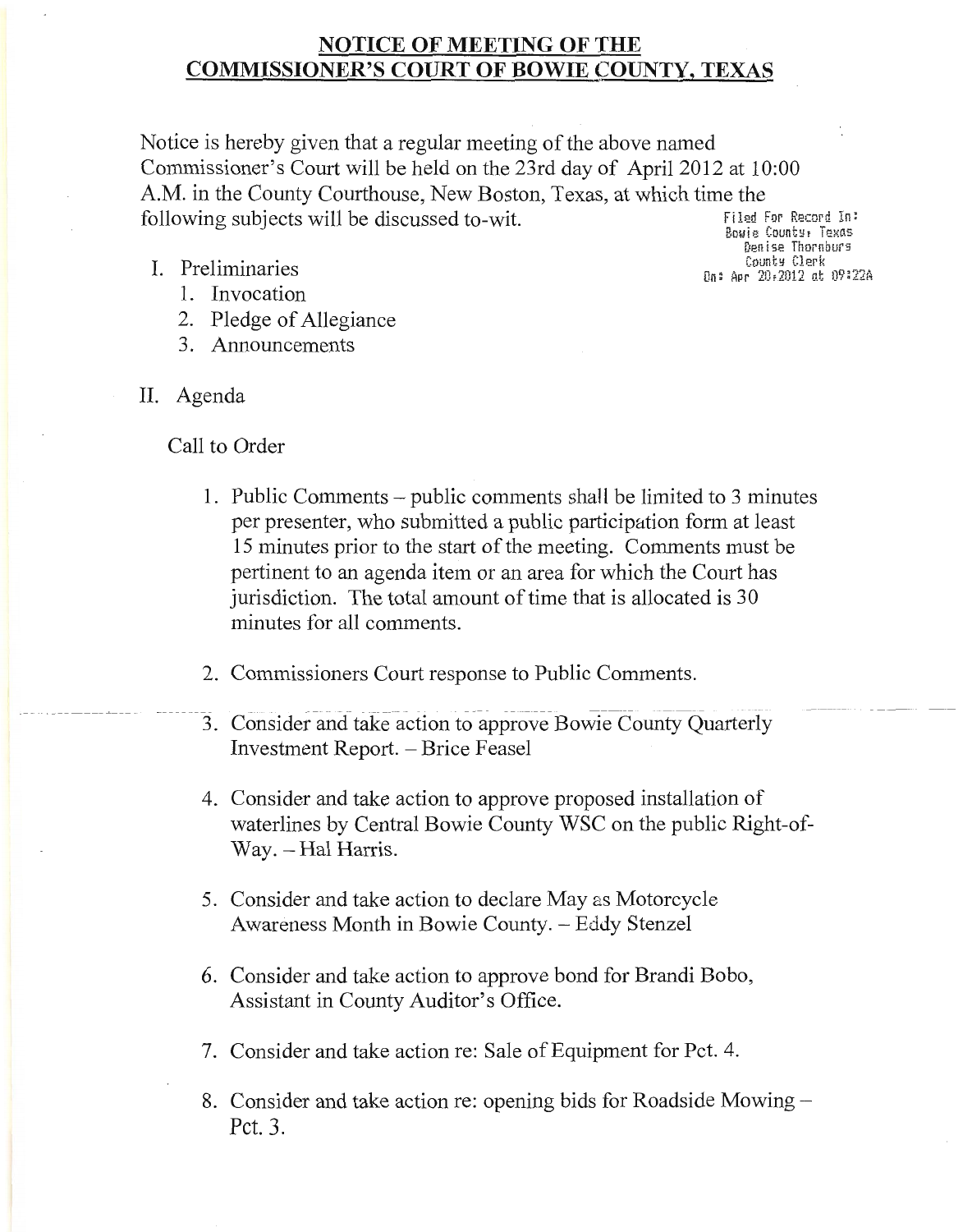- 9. Consider and take action regarding Bowie County's participation in the 1115 Waiver process (a.k.a. Regional Healthcare Partnership).
- 1 O.Consider and take possible action to approve requested budget amendments for FY2011-2012
- 11. Consider and take action re: payment of accounts payable.
- 12.Consider and take action to approve or to amend minutes as an order of the court.

III.Adjoumment

For COMMISSIONER'S COURT

Chris Hoodsell<br>Chris Goodsell, Agenda Clerk

This notice of meeting was posted in the locked bulletin board located on the first floor of the west side of the Bowie County Courthouse and on the inside facing outward of the north window of the Bowie County Courthouse, readily accessible to the general public at all times, on the 20th day of April, 2012 at 10:00 A.M. and remained posted for at least 72 continuous hours preceding the scheduled time of said meeting.

Any invocation that may be offered before the official start of the meeting of the Court shall be the voluntary offering of a private citizen, to and for the benefit of the Court. The views or beliefs expressed by the invocation speaker have not been previously reviewed or approved by the Court and do not necessarily represent the religious beliefs or views of the Court in part or as a whole. No member of the community is required to attend or participate in the invocation and such decision will have no impact on their right to actively participate in the business of the Court.

Dated the 20th day of April 2012

Baica an 2011 agost April 2012<br>Chris Goodsell<br>Chris Goodsell, Agenda Clerk

Bowie County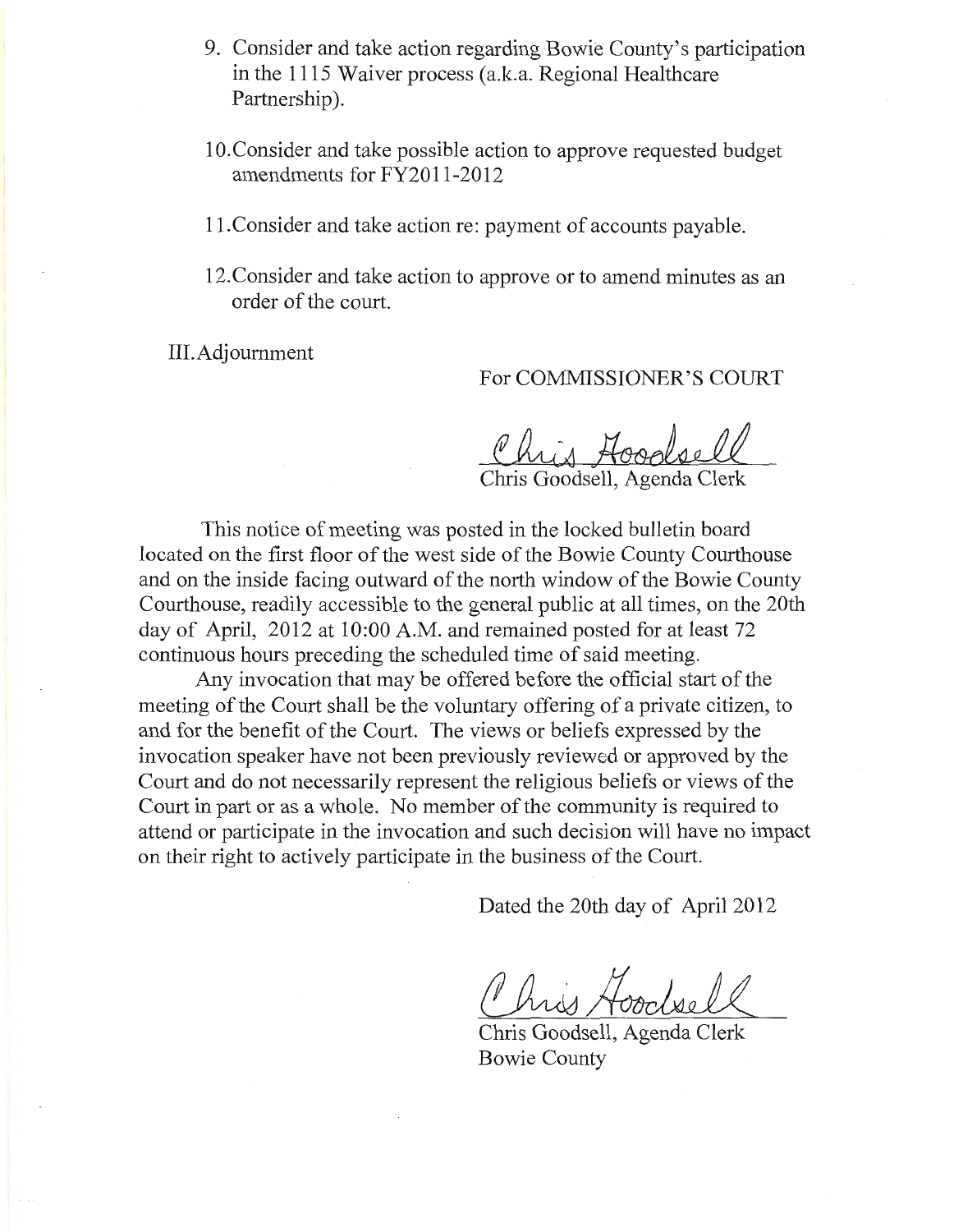# COMMISSIONER'S COURT MINUTES APRIL 23, 2012

BE IT REMEMBERED, that on this 23<sup>rd</sup> day of April, 2012, the HONORABLE COMMISSIONER'S COURT of Bowie County, Texas met in REGULAR SESSION at the Courthouse of said County in New Boston, Texas after due notice had been posted on the 20<sup>th</sup> day of April, 2012 with the HONORABLE JUDGE STERLING LACY present and presiding with the following Commissioners being present.

> Jack Stone John Addington (absent) Kelly Blackburn Pat McCoy

Commissioner Pet. #1 Commissioner Pet. #2 Commissioner Pet. #3 Commissioner Pet. #4

Also in attendance were the following County Officials: Auditor William Tye, County Clerk Denise Thornburg, County Legal Advisor Carol Dalby and the following staff members also present on the dais: Purchasing Agent Chris Goodsell and Administrative Assistant Rachael Cherry.

#### PRELIMINARIES

In accordance with the Bowie County official policy on meeting invocations, County Judge Sterling Lacy read the following statement.

Any invocation that may be offered before the official start of the meeting of the Court shall be the voluntary offering of a private citizen, to and for the benefit of the Court. The views or beliefs expressed by the invocation speaker have not been previously reviewed or approved by the Court and do not necessarily represent the religious beliefs or views of the Court in part or as a whole. No member of the community is required to attend or participate in the Invocation and such decision will have no impact on their right to actively participate in the business of the Court.

#### INVOCATION

Pastor Ron Humphrey-New Covenant Life Church New Boston

## PLEDGE

Pledge of Allegiance to the United State of America

## ANNOUNCEMENTS

None

REGULAR AGENDA ITEMS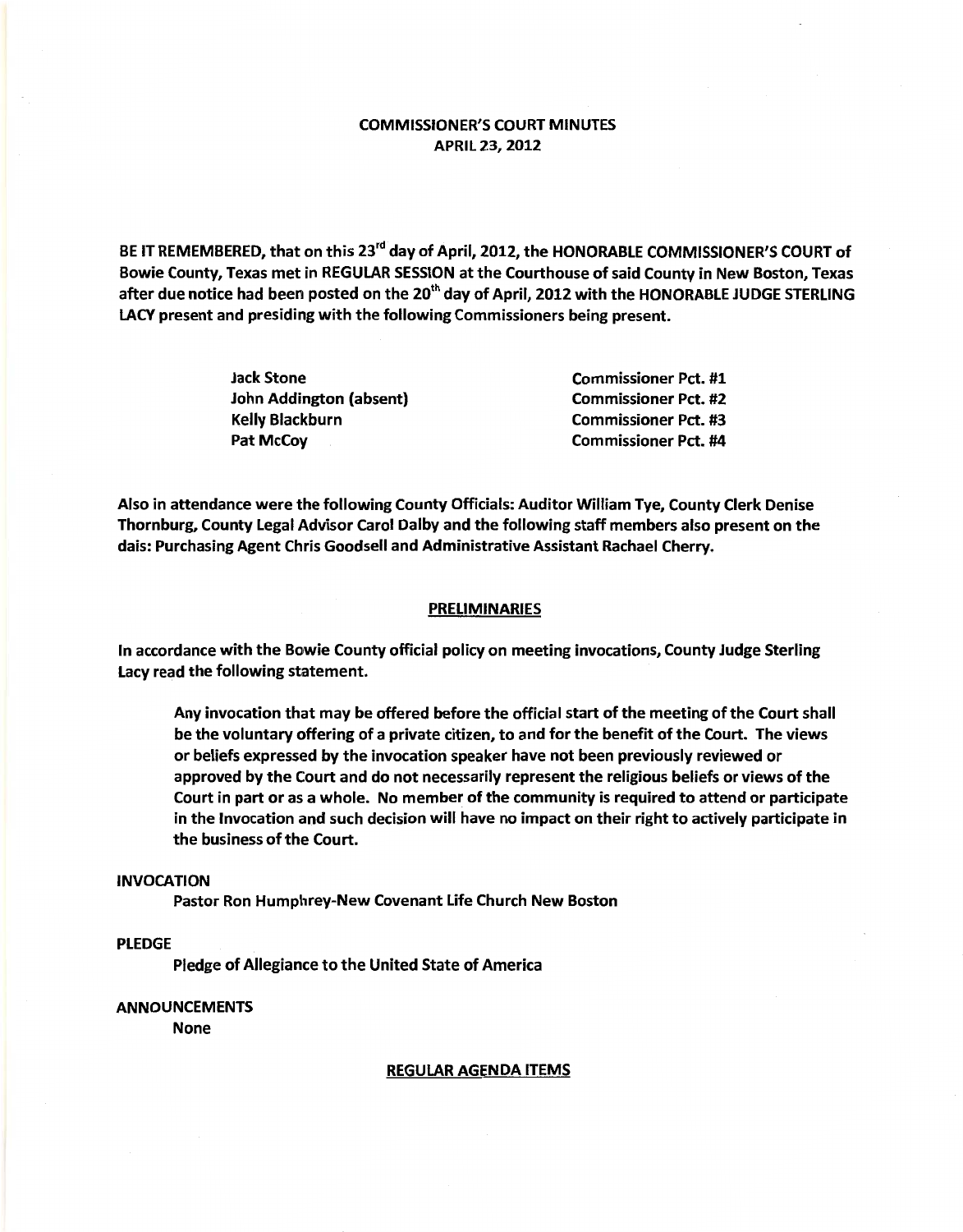Court convened at 10:03 A.M. when the following ORDERS, JUDGMENTS AND DECREES were had and ORDERED spread upon the minutes of the Court to-wit.

- Item 1: Public comments were heard from Claudia Bright-Pet. Chairman, Pet. 10 regarding excessive political signs being put up during election time. Public comments were heard from Glenn Johnson regarding Pct. 4 budget.
- Item 2: Judge Sterling Lacy responded to the excessive political signs being put up during election time.
- Item 3: On this 23<sup>rd</sup> day of April, 2012, a motion was made by Commissioner Kelly Blackburn and duly second by Commissioner Pat McCoy to approve the Quarterly Investment Report-Brice Feasel. Motion was put to a vote and all voted aye and none opposed. Motion carried.
- Item 4: On this 23<sup>rd</sup> day of April, 2012, a motion was made by Commissioner Pat McCoy and duly second by Commissioner Jack Stone to table until next meeting of May 14, 2012, the proposed installation of waterlines by Central Bowie County WSC on· the public Right-of-Way-Hal Harris. Motion was put to a vote and all voted aye and none opposed. Motion carried.
- Item 5: On this 23<sup>rd</sup> day of April, 2012, a motion was made by Commissioner Pat McCoy and duly second by Commissioner Jack Stone to declare May as Motorcycle Awareness Month in Bowie County as stated in a Proclamation read in Court-Eddy Stenzel. Motion was put to a vote and all voted aye and none opposed. Motion carried.
- Item 6: On this 23<sup>rd</sup> day of April, 2012, a motion was made by Commissioner Kelly Blackburn and duly second by Commissioner Pat McCoy to approve a bond for Brandi Bobo, Assistant in County Auditor's Office. Motion was put to a vote and all voted aye and none opposed. Motion carried.
- Item 7: On this 23<sup>rd</sup> day of April, 2012, a motion was made by Commissioner Pat McCoy and duly second by Commissioner Jack Stone to approve the opened bid from Johnny Barron for the sale of a Husqvarna riding mower SN#612030010115 in Pet. 4. Motion was put to a vote and all voted aye and none opposed. Motion carried.
- Item 8: On this 23<sup>rd</sup> day of April, 2012, a motion was made by Commissioner Kelly Blackburn and duly second by Commissioner Pat McCoy to approve the opened bid for Roadside Mowing in Pet. 3 from RAM Industries-Alan May at \$38.50 per hour with a 6ft. mower as the first bid and the opened bid from Michael Lindsey at \$39.25 per hour with a 6 ft. mower as the backup bid.

Motion was put to a vote and all voted aye and none opposed. Motion carried.